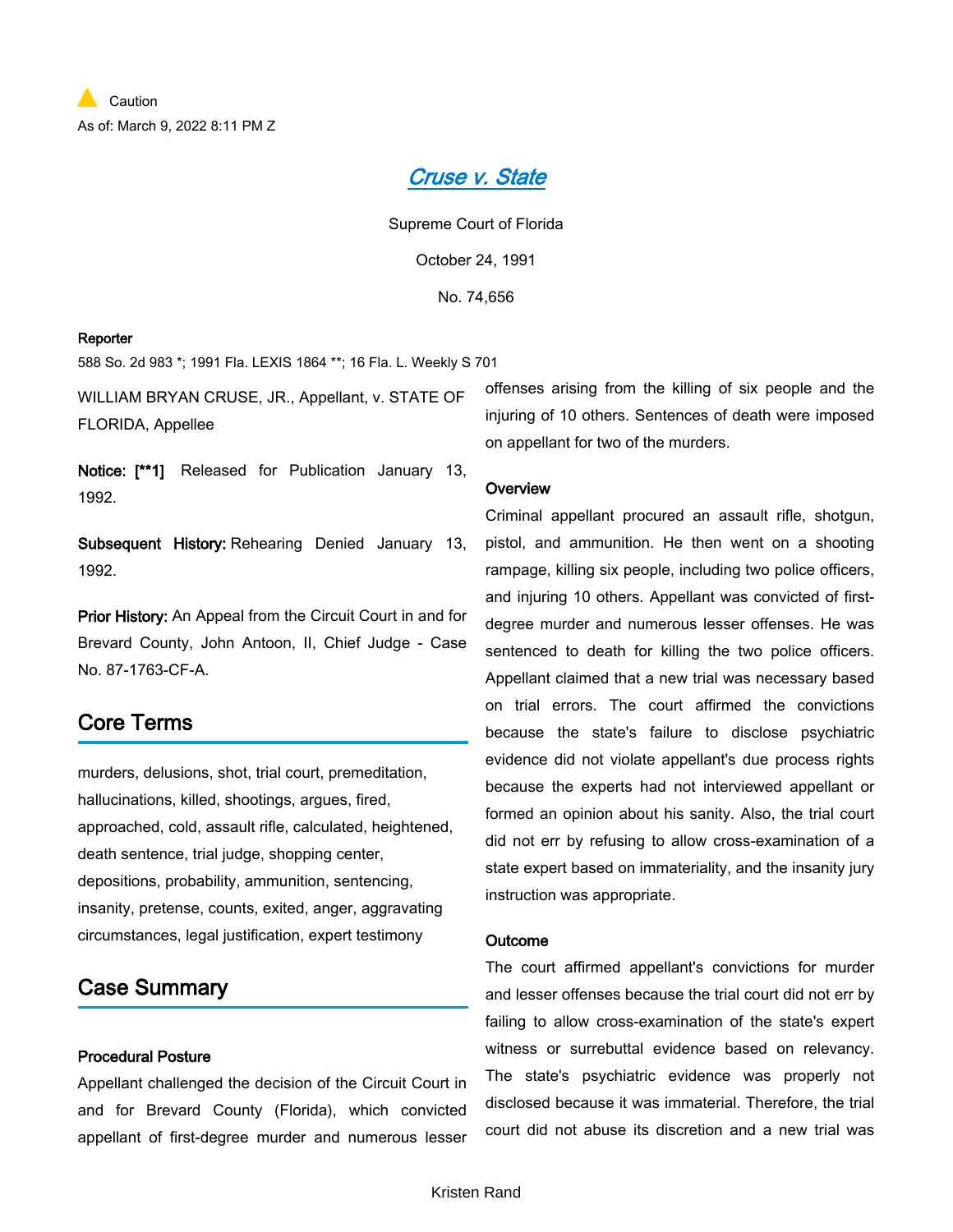unnecessary.

# **LexisNexis® Headnotes**

cross-examination are within the sound discretion of the trial court.

Criminal Law & Procedure > ... > Discovery &

Inspection > Brady Materials > Duty of Disclosure

Evidence > Relevance > Preservation of Relevant Evidence > Exclusion & Preservation by **Prosecutors** 

Criminal Law & Procedure > ... > Discovery & Inspection > Brady Materials > General Overview

Criminal Law & Procedure > ... > Discovery & Inspection > Discovery by Defendant > General **Overview** 

## *[HN1](https://advance.lexis.com/api/document?collection=cases&id=urn:contentItem:3RX4-21M0-003F-34P8-00000-00&context=1000516&link=LNHNREFclscc1)*[ ] **Brady Materials, Duty of Disclosure**

Not all evidence in the possession of the State must be disclosed to the defense. Evidence is only required to be disclosed if it is material and exculpatory. Evidence is material only if there is a reasonable probability that, if the evidence is disclosed to the defense, the result of the proceeding would be different. A reasonable probability is a probability sufficient to undermine confidence in the outcome. In making this determination, the evidence must be considered in the context of the entire record.

Criminal Law & Procedure > Trials > Examination of Witnesses > Cross-Examination

### *[HN2](https://advance.lexis.com/api/document?collection=cases&id=urn:contentItem:3RX4-21M0-003F-34P8-00000-00&context=1000516&link=LNHNREFclscc2)*[ ] **Examination of Witnesses, Cross-Examination**

The appropriate subjects of inquiry and the extent of

Criminal Law & Procedure > Trials > Examination of Witnesses > Cross-Examination

Evidence > ... > Expert Witnesses > Credibility of Witnesses > Impeachment

Evidence > ... > Testimony > Expert Witnesses > General Overview

## *[HN3](https://advance.lexis.com/api/document?collection=cases&id=urn:contentItem:3RX4-21M0-003F-34P8-00000-00&context=1000516&link=LNHNREFclscc3)*[ ] **Examination of Witnesses, Cross-Examination**

While a defendant is generally accorded wide latitude in the cross-examination of State experts, a trial court is not required to permit inquiry attacking the professionalism of an expert witness as an improper means of attacking credibility.

Criminal Law & Procedure > Trials > Jury Instructions > Objections

### *[HN4](https://advance.lexis.com/api/document?collection=cases&id=urn:contentItem:3RX4-21M0-003F-34P8-00000-00&context=1000516&link=LNHNREFclscc4)*[ ] **Jury Instructions, Objections**

A trial judge in a criminal case is not required to give solely those instructions that are contained in the Fla. Std. Jury Instructions (Crim.). The standard instructions are a guideline to be modified or amplified depending upon the facts of each case.

Civil Procedure > Judicial Officers > Judges > Discretionary Powers

Evidence > Relevance > Preservation of Relevant Evidence > Exclusion & Preservation by **Prosecutors** 

*[HN5](https://advance.lexis.com/api/document?collection=cases&id=urn:contentItem:3RX4-21M0-003F-34P8-00000-00&context=1000516&link=LNHNREFclscc5)*[ ] **Judges, Discretionary Powers**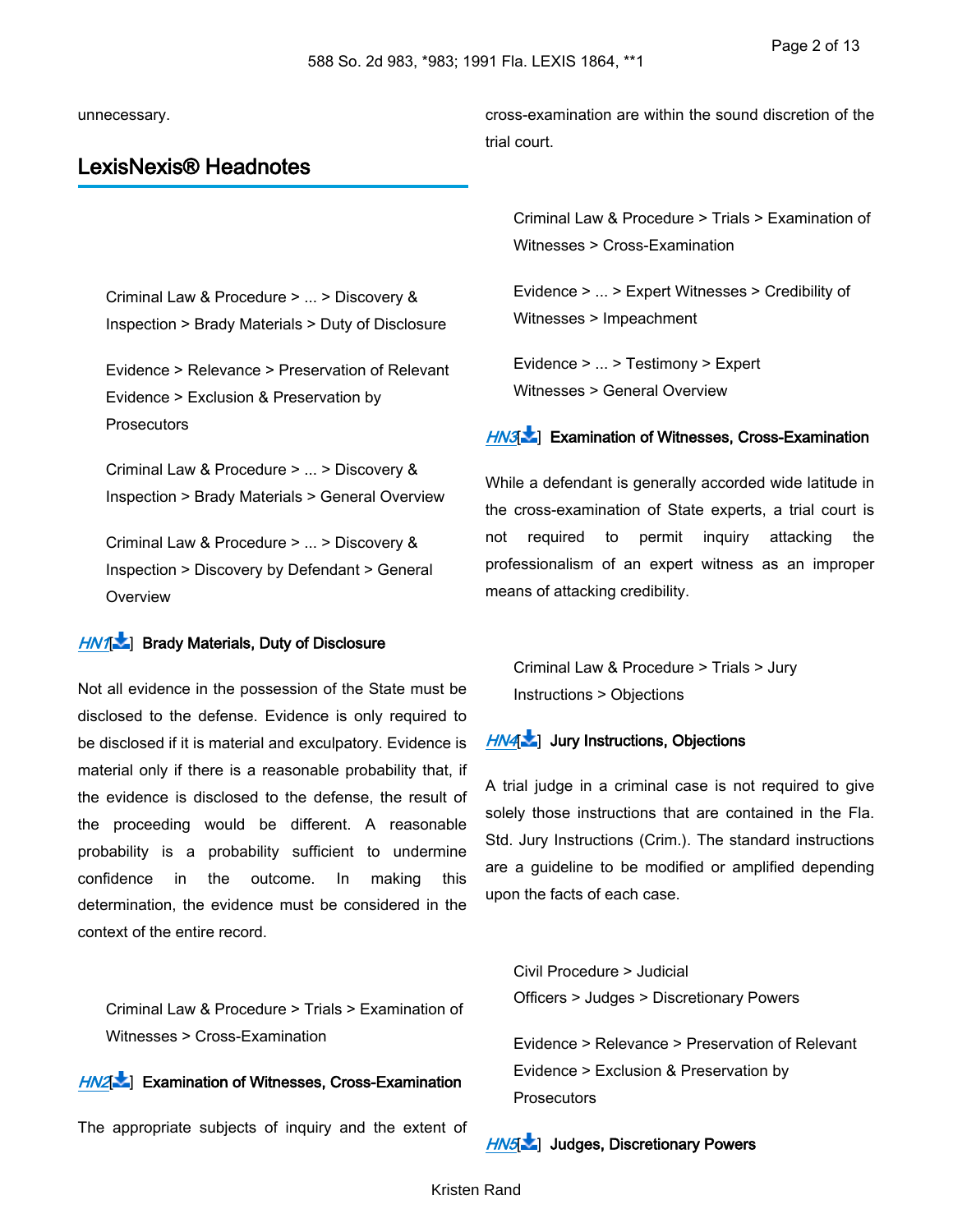The decision to allow or disallow surrebuttal evidence rests within the sound discretion of the trial judge.

Criminal Law & Procedure > Defenses > Insanity > Insanity Defense

Evidence > ... > Lay Witnesses > Opinion Testimony > General Overview

Evidence > ... > Testimony > Lay Witnesses > General Overview

## *[HN6](https://advance.lexis.com/api/document?collection=cases&id=urn:contentItem:3RX4-21M0-003F-34P8-00000-00&context=1000516&link=LNHNREFclscc6)*[ ] **Insanity, Insanity Defense**

Lay opinion testimony as to a person's sanity is permissible, as long as the witness is testifying on the basis of personal knowledge or observations. However, the testimony must be based on observation and knowledge gained in a time period reasonably proximate to the events giving rise to the prosecution. A nonexpert is not competent to give lay opinion testimony based on his personal observation that took place a day removed from the events giving rise to the prosecution.

Evidence > Relevance > Preservation of Relevant Evidence > Exclusion & Preservation by **Prosecutors** 

# *[HN7](https://advance.lexis.com/api/document?collection=cases&id=urn:contentItem:3RX4-21M0-003F-34P8-00000-00&context=1000516&link=LNHNREFclscc7)*[ ] **Preservation of Relevant Evidence, Exclusion & Preservation by Prosecutors**

Evidence of lack of remorse is generally irrelevant and, therefore, inadmissible.

Criminal Law & Procedure > ... > Murder > Definitions > General **Overview** 

Criminal Law & Procedure > ... > Homicide, Manslaughter & Murder > Murder > General **Overview** 

### *[HN8](https://advance.lexis.com/api/document?collection=cases&id=urn:contentItem:3RX4-21M0-003F-34P8-00000-00&context=1000516&link=LNHNREFclscc8)*[ ] **Murder, Definitions**

Cold, calculated, and premeditated is defined as a careful plan or prearranged design to kill.

Criminal Law & Procedure > ... > Homicide, Manslaughter & Murder > Murder > General **Overview** 

#### *[HN9](https://advance.lexis.com/api/document?collection=cases&id=urn:contentItem:3RX4-21M0-003F-34P8-00000-00&context=1000516&link=LNHNREFclscc9)*[ ] **Homicide, Manslaughter & Murder, Murder**

The advance procurement of a weapon and vast amounts of ammunition, the reloading, the lack of resistance or provocation, and the appearance of a killing carried out as a matter of course are all indications of the existence of the aggravating factor of premeditation for a murder charge.

<span id="page-2-0"></span>Criminal Law & Procedure > Criminal Offenses > Homicide, Manslaughter & Murder > General Overview

Criminal Law & Procedure > Defenses > Justification

# *[HN10](https://advance.lexis.com/api/document?collection=cases&id=urn:contentItem:3RX4-21M0-003F-34P8-00000-00&context=1000516&link=LNHNREFclscc10)*[\[](#page-10-0) ] **Criminal Offenses, Homicide, Manslaughter & Murder**

A pretense of justification is defined as any claim of justification or excuse that, though insufficient to reduce the degree of homicide, nevertheless rebuts the otherwise cold and calculating nature of the homicide.

**Counsel:** James B. Gibson, Public Defender and James R. Wulchak, Chief, Appellate Division, Assistant Public Defender, Seventh Judicial Circuit, Daytona Beach,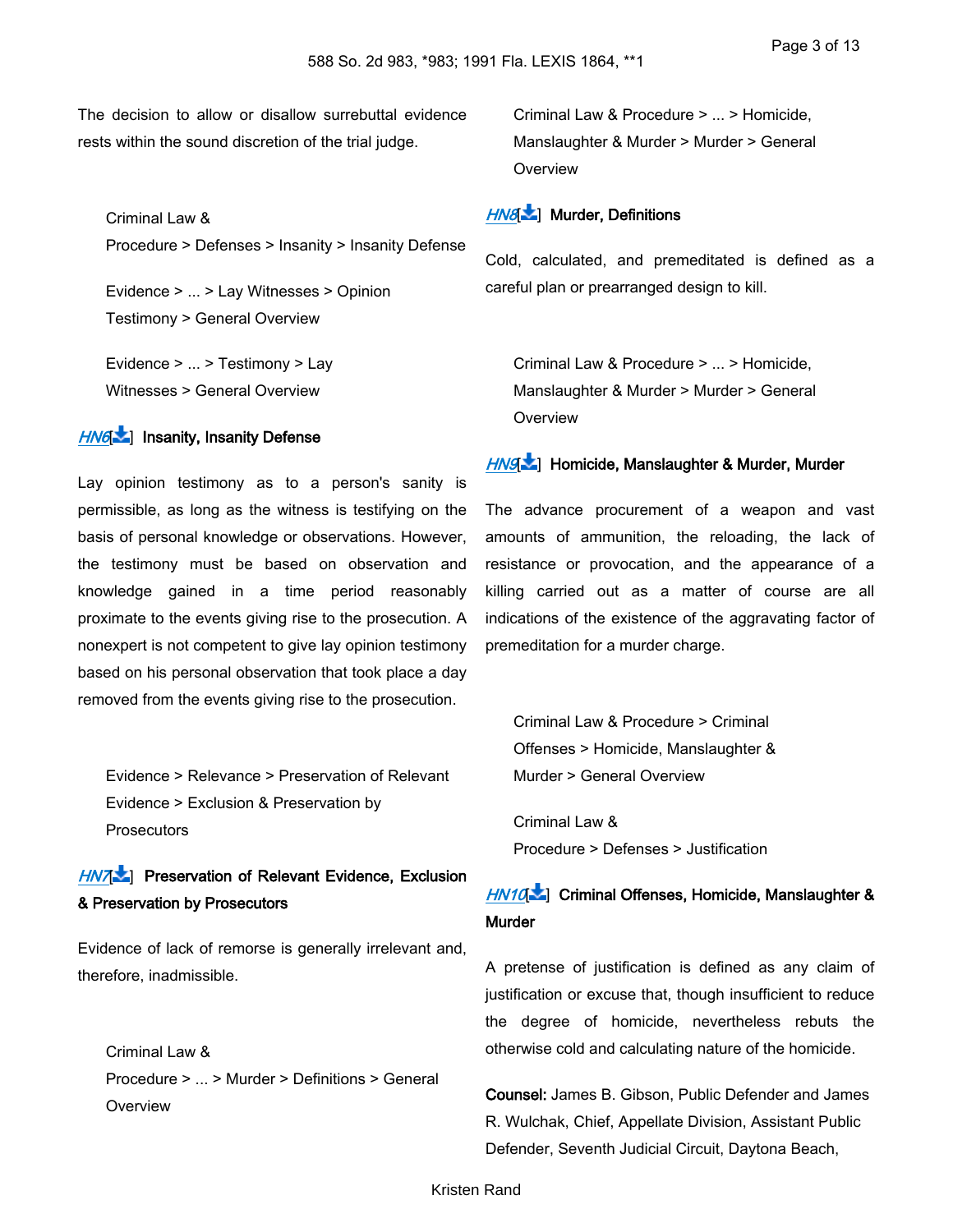#### Florida, for Appellant.

Robert A. Butterworth, Attorney General and Robert J. Krauss, Assistant Attorney General, Tampa, Florida, for Appellee.

**Judges:** SHAW, C.J. and OVERTON, McDONALD, GRIMES, KOGAN and HARDING, JJ., concur. BARKETT, J., dissents with an opinion.

### **Opinion by:** PER CURIAM

### **Opinion**

### **[\*986]** PER CURIAM.

William Bryan Cruse, Jr., appeals his convictions for six counts of first-degree murder and numerous lesser offenses and the sentences of death imposed for two of the murders. We have jurisdiction under *[article V,](https://advance.lexis.com/api/document?collection=statutes-legislation&id=urn:contentItem:5C24-NB51-6YGC-3555-00000-00&context=1000516)  [section 3\(b\)\(1\) of the Florida Constitution.](https://advance.lexis.com/api/document?collection=statutes-legislation&id=urn:contentItem:5C24-NB51-6YGC-3555-00000-00&context=1000516)*

On April 23, 1987, fifty-nine-year-old Cruse, having previously procured a semiautomatic assault rifle and one hundred and eighty rounds of ammunition, loaded the assault rifle, a shotgun, and a pistol into his car and began driving toward the Palm Bay Center, a shopping area. He stopped at the driveway of his neighbor, opened **[\*\*2]** his car window, and fired the shotgun at John Rich, IV, a fourteen-year-old boy who was playing basketball in the driveway. Rich was struck by a single shot of birdshot. Cruse also fired at Rich's father and brother, who had pulled into the driveway just before Cruse arrived, and at Rich's mother, who had come out of the house when she heard the commotion.

Cruse then drove to the Publix grocery store at Palm Bay Center and exited his vehicle with the assault rifle, the pistol, and a backpack containing ammunition. Using the assault rifle, he shot and killed two shoppers, Nabil Al-Hameli and Emad Al-Tawakuly, who had just exited the store, and wounded their companion, Faisel Al-Mutairi. He then turned and repeatedly fired at Douglas Pollack as Pollack ran along the walkway of the shopping center. Cruse also shot Eric Messerbauer, who was in front of the K-Mart store in the center, and shot and killed Ruth Green as she pulled her car into the driveway in front of Publix. Cruse then approached his first two victims, who were lying on the ground, and shot them again.

After sirens were heard approaching, Cruse got back into his car and drove across the street to the Sabal Palm Square shopping **[\*\*3]** center. He stopped at the driveway area in front of the Winn Dixie grocery store, where he again exited his vehicle and began firing shots with the assault rifle. Officer Ronald Grogan approached in his police car. Cruse turned, inserted a new clip into his rifle, and fired numerous times into the car, killing Officer Grogan.

Officer Gerald Johnson entered the parking lot just behind Officer Grogan and exited his car. Cruse shot at Johnson, wounding him in the leg. Cruse then proceeded into the parking lot, searching for Johnson, and upon finding him fired several more shots, killing him. As a rescue team tried to move Officer Grogan's car out of Cruse's line of fire, Cruse fired several shots at them.

 **[\*987]** Cruse then entered the Winn Dixie store. He went to the back of the store, where people were trying to exit through a rear door, and began firing at people as they attempted to escape through a ditch that separated the center from the backyards of a neighborhood. At this time, Cruse wounded numerous people and killed Lester Watson by shooting him in the back.

Cruse then found two women, Judy Larson and Robin Brown, hiding in the women's restroom in the store. He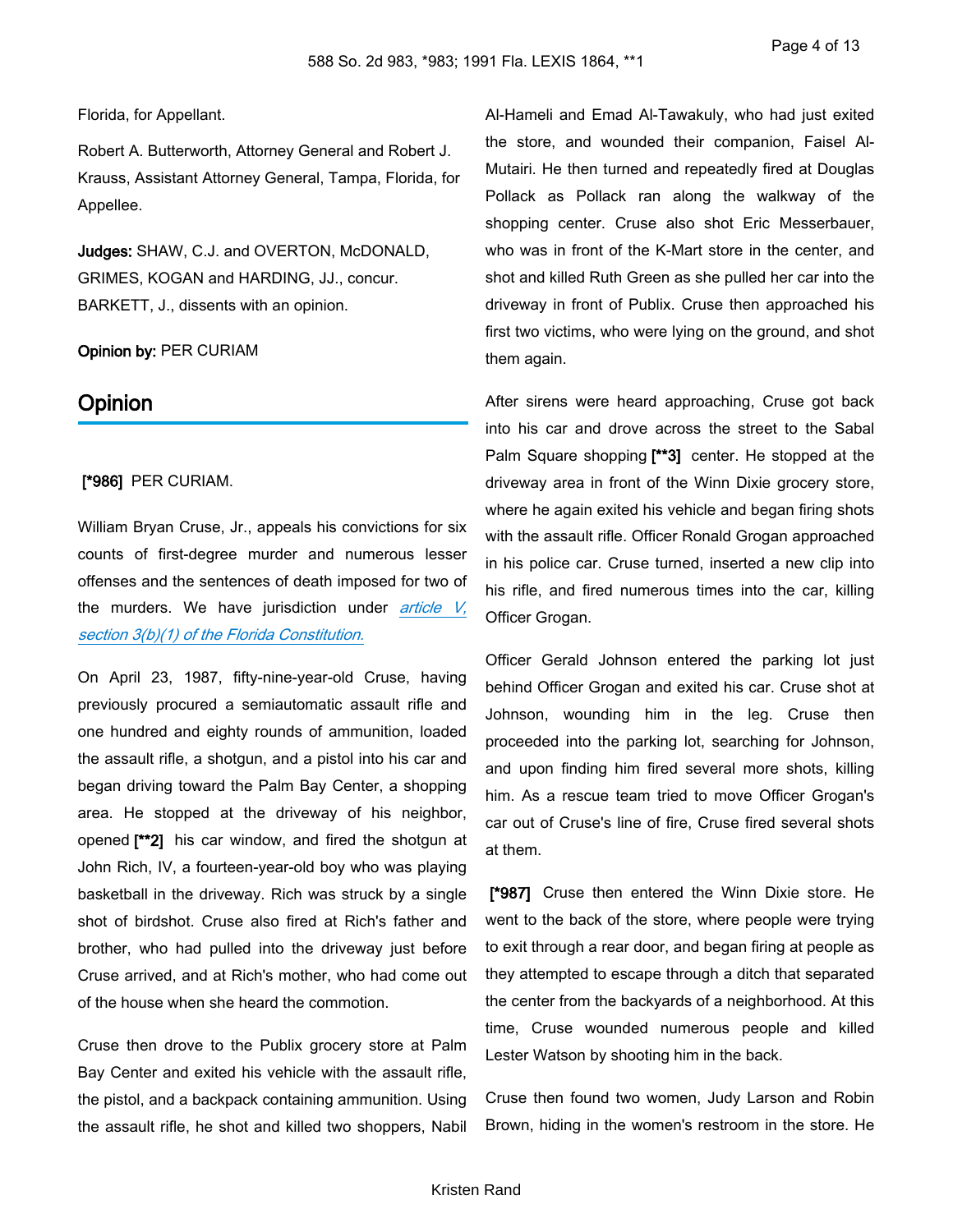sent Larson out to tell **[\*\*4]** the police to turn off the lights in the store, keeping Brown, a Winn Dixie employee, as a hostage. Cruse attempted unsuccessfully to negotiate with the police to bring his car around back and allow him to drive out of Brevard County, where he would then allow police to kill him. Several hours later, Cruse allowed Brown to leave. The police then fired tear gas and stun grenades into the store, forcing Cruse to exit the store, where he was then apprehended. Before he was captured, Cruse had killed six people and injured ten others.

Venue for the trial was moved to Polk County. Cruse was found guilty of six counts of first-degree murder, twenty-two counts of attempted first-degree murder, two counts of attempted second-degree murder, one count of false imprisonment, and one count of kidnapping. The jury recommended death on all six counts of first-degree murder. The trial court imposed the death penalty for the murders of Officers Grogan and Johnson but imposed consecutive life sentences for the other four murders.

Cruse's first claim on this appeal is that a new trial is necessary because of the State's failure to disclose psychiatric evidence, in violation of Cruse's due process rights **[\*\*5]** under *[Brady v. Maryland, 373 U.S. 83, 10 L.](https://advance.lexis.com/api/document?collection=cases&id=urn:contentItem:3S4X-H400-003B-S2NM-00000-00&context=1000516)  [Ed. 2d 215 , 83 S. Ct. 1194 \(1963\)](https://advance.lexis.com/api/document?collection=cases&id=urn:contentItem:3S4X-H400-003B-S2NM-00000-00&context=1000516)*. On the record before the Court, we find this claim to be without merit.<sup>1</sup>

Prior to trial, the defense filed a motion for the production of *Brady* evidence and a motion for an in camera hearing, seeking any favorable psychiatric evidence which the State possessed. At the in camera hearing, the State disclosed the names of two mental health experts, Dr. Miller and Dr. Wilder, who had been consulted but would not be testifying at trial. Neither expert had prepared a written report, interviewed Cruse, [\*\*6] or formulated a specific opinion about Cruse's sanity. The trial judge determined that the names of these experts were not *Brady* material and would not have to be disclosed to the defense.

**[HN1](https://advance.lexis.com/api/document?collection=cases&id=urn:contentItem:3RX4-21M0-003F-34P8-00000-00&context=1000516&link=clscc1)<sup>{</sup>** ] Not all evidence in the possession of the State must be disclosed to the defense under *Brady*. Evidence is only required to be disclosed if it is material and exculpatory. Evidence is material only if "there is a reasonable probability that, had the evidence been disclosed to the defense, the result of the proceeding would have been different. A 'reasonable probability' is a probability sufficient to undermine confidence in the outcome." *[United States v. Bagley, 473 U.S. 667, 682,](https://advance.lexis.com/api/document?collection=cases&id=urn:contentItem:3S4X-9WR0-0039-N477-00000-00&context=1000516)  [87 L. Ed. 2d 481, 105 S. Ct. 3375 \(1985\)](https://advance.lexis.com/api/document?collection=cases&id=urn:contentItem:3S4X-9WR0-0039-N477-00000-00&context=1000516)*. In making this determination, the evidence must be considered in the context of the entire record. *[United States v. Agurs, 427](https://advance.lexis.com/api/document?collection=cases&id=urn:contentItem:3S4X-9V60-003B-S20C-00000-00&context=1000516)  [U.S. 97, 112, 49 L. Ed. 2d 342, 96 S. Ct. 2392 \(1976\)](https://advance.lexis.com/api/document?collection=cases&id=urn:contentItem:3S4X-9V60-003B-S20C-00000-00&context=1000516)*.

The State's failure to disclose the names of Dr. Wilder and Dr. Miller does not meet this standard. There is no indication in the record that these experts expressed any opinions or possessed any data which could have been favorable to the defense. From the statements made at the in camera hearing, it appears that Dr. Wilder **[\*\*7]** would have ultimately testified in favor of the State's position. While the preliminary position of Dr. Miller is more questionable, even his most defenseoriented **[\*988]** statements <sup>2</sup> were at best mere

<sup>&</sup>lt;sup>1</sup> We also reject Cruse's contention that the trial judge failed to conduct an adequate inquiry into the precise nature of the information withheld by the State. The judge in this case conducted an extensive in camera hearing, which included asking a series of questions prepared by the defense before the hearing. *Cf. [Robinson v. State, 522 So. 2d 869, 871 \(Fla.](https://advance.lexis.com/api/document?collection=cases&id=urn:contentItem:3RRR-6270-003D-X0R5-00000-00&context=1000516)  [2d DCA 1987\)](https://advance.lexis.com/api/document?collection=cases&id=urn:contentItem:3RRR-6270-003D-X0R5-00000-00&context=1000516)* ("cursory review" of alleged *Brady* violation insufficient).

<sup>2</sup>Dr. Miller had indicated that he believed Mr. Cruse had a delusional system but probably would not have acted it out if not for the volitional use of alcohol.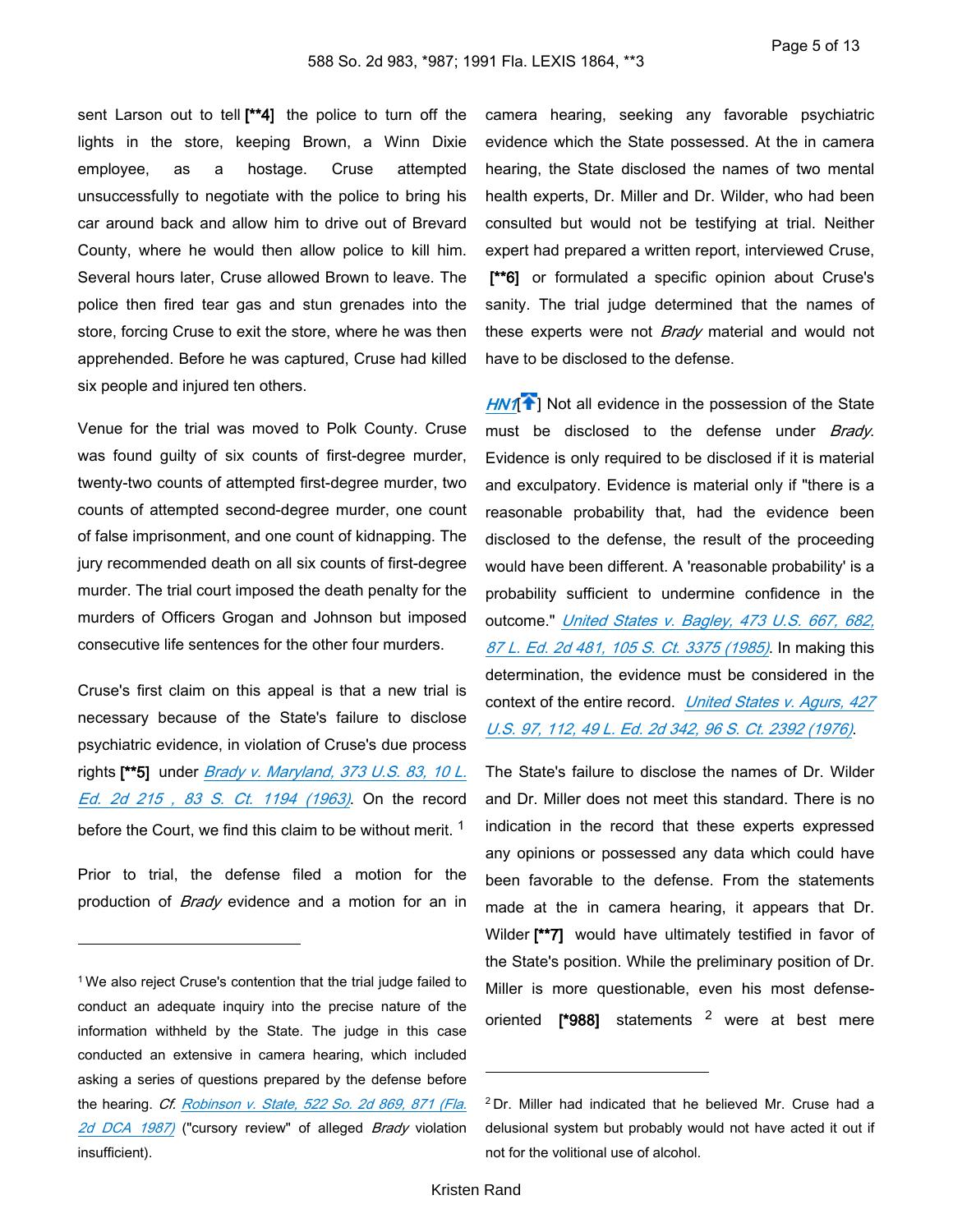restatements of the opinions expressed by the experts who actually testified at trial. In addition, the State indicated that Dr. Miller was ultimately leaning toward a finding that Cruse was sane.

It appears that the most favorable opinion the defense could have been able to acquire from the undisclosed experts is that Cruse suffered from delusional thinking. This would have been merely cumulative in light of the tremendous amount of expert testimony at trial, including the testimony of State witnesses. In light of the record presently before the Court, we find that no *Brady* violation has occurred.

Cruse next claims that the trial court erred by failing to allow **[\*\*8]** cross-examination of a State expert, Dr. Kirkland, as to his examination of a criminal defendant in a different capital case. In *[State v. Sireci, 536 So. 2d](https://advance.lexis.com/api/document?collection=cases&id=urn:contentItem:3RX4-2GP0-003F-301R-00000-00&context=1000516)  [231 \(Fla. 1988\)](https://advance.lexis.com/api/document?collection=cases&id=urn:contentItem:3RX4-2GP0-003F-301R-00000-00&context=1000516)*, this Court upheld a finding by the trial court that Dr. Kirkland had rendered an incompetent medical evaluation. We held that there was sufficient evidence in the record to support the trial court's finding that Dr. Kirkland should have discovered that Sireci's medical history included a major car accident and twoweek coma at the age of sixteen, as well as the existence of partial facial paralysis, and therefore should have ordered additional testing to determine the existence of organic brain damage. *[Id. at 233](https://advance.lexis.com/api/document?collection=cases&id=urn:contentItem:3RX4-2GP0-003F-301R-00000-00&context=1000516)*.

**[HN2](https://advance.lexis.com/api/document?collection=cases&id=urn:contentItem:3RX4-21M0-003F-34P8-00000-00&context=1000516&link=clscc2)<sup>[4]</sup>** The appropriate subjects of inquiry and the extent of cross-examination are within the sound discretion of the trial court. *Rose v. State, 472 So. 2d 1155, 1158 (Fla. 1985)*, *citing [Smith v. Illinois, 390 U.S.](https://advance.lexis.com/api/document?collection=cases&id=urn:contentItem:3S4X-FR20-003B-S1Y0-00000-00&context=1000516)  [129, 19 L. Ed. 2d 956 , 88 S. Ct. 748 \(1968\)](https://advance.lexis.com/api/document?collection=cases&id=urn:contentItem:3S4X-FR20-003B-S1Y0-00000-00&context=1000516)*. In this case, the trial court determined that the competency of Dr. Kirkland's evaluation of Sireci was a purely collateral matter, the probative value of which was outweighed by the danger of confusing the **[\*\*9]** issues and misleading the jury.

This ruling by the trial judge was clearly not an abuse of discretion. The defense's proposed evidence does not fall under any of the express ways allowed to attack a witness's credibility--it does not deal with a prior inconsistent statement, bias, character or ability to observe, remember, or recount. *See [§ 90.608, Fla. Stat.](https://advance.lexis.com/api/document?collection=statutes-legislation&id=urn:contentItem:5C24-M5P1-6SKW-D12N-00000-00&context=1000516)* (1987). Cruse was attempting to introduce evidence of an arguably inadequate evaluation <sup>3</sup> by an expert over ten years before he ever conducted an evaluation in this case. If this were permitted, the State could then have introduced evidence that the Sireci evaluation was not inadequate and may even have gone on to introduce evidence of prior competent evaluations performed by Kirkland. If such inquiry were permissible, every trial involving expert testimony could quickly turn into a battle over the merits of prior opinions by those experts in previous cases, malpractice suits filed against them, and Department of Professional Regulation allegations.

 **[\*\*10]** The adequacy of Dr. Kirkland's evaluation of a criminal defendant over ten years earlier was not a relevant issue for the jury's consideration. The trial judge properly found that Dr. Kirkland was qualified to testify as an expert, and the court did not in any way attempt to limit defense examination of the merits of the evaluation of Cruse himself or of the doctor's overall qualifications as an expert in the fields of psychiatry and forensic psychiatry. **[HN3](https://advance.lexis.com/api/document?collection=cases&id=urn:contentItem:3RX4-21M0-003F-34P8-00000-00&context=1000516&link=clscc3)<sup>1</sup>**] While a defendant is generally accorded wide latitude in the cross-examination of State experts, a trial court is not required to permit inquiry of

<sup>3</sup>In *[State v. Sireci, 536 So. 2d 231 \(Fla. 1988\)](https://advance.lexis.com/api/document?collection=cases&id=urn:contentItem:3RX4-2GP0-003F-301R-00000-00&context=1000516)*, this Court acknowledged that there was evidence in the record to support the conclusion that Dr. Kirkland's examination was adequate but allowed the trial court's decision to stand under the basic principle that an appellate court should not substitute its judgment for that of the trial court where there is competent substantial evidence to support the trial court's findings. *[Id. at](https://advance.lexis.com/api/document?collection=cases&id=urn:contentItem:3RX4-2GP0-003F-301R-00000-00&context=1000516)*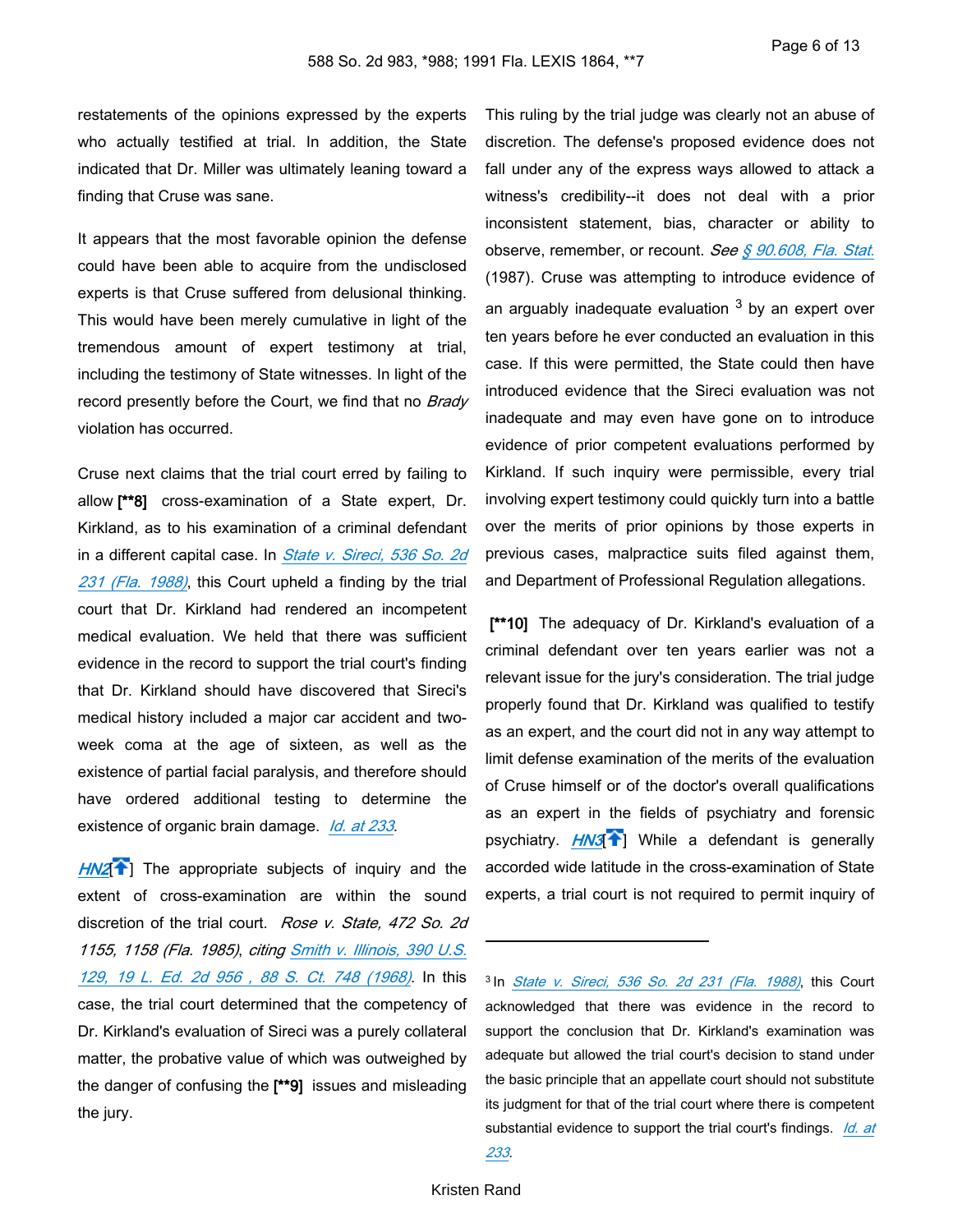the sort requested by the defense in this case. *Cf. Rose, 472 So. 2d at 1158* (attacking the professionalism of a **[\*989]** detective is an improper means of attacking credibility).

As his next point on appeal, Cruse argues that the trial judge gave an inappropriate insanity instruction. In addition to the standard instruction on insanity,  $4$  the judge also instructed the jury as follows:

A person may be legally sane in accordance with the instructions previously given and still yet, by reason of mental infirmity, have hallucinations or delusions which cause him to honestly believe **[\*\*11]** to be facts things which are not true or real. The guilt of a person suffering from such hallucinations or delusions is to be determined just as though the hallucinations or delusions were actual facts. If the act of the defendant would have been lawful had the hallucinations or delusions been the actual facts, the defendant is not guilty of the crime.

This instruction is very similar to what used to be a standard jury instruction, Florida Standard Jury Instruction (Criminal) 2.11(b)-2 (1980), but has since been dropped. The instruction has never been expressly approved or disapproved by this Court.

[HN4](https://advance.lexis.com/api/document?collection=cases&id=urn:contentItem:3RX4-21M0-003F-34P8-00000-00&context=1000516&link=clscc4)<sup><sup>1</sup></sup> A trial judge in a criminal case is not required to give solely those instructions that are contained in the Florida Standard Jury Instructions. **[\*\*12]** The standard instructions are "a guideline to be modified or amplified depending upon the facts of each case." *[Yohn v. State,](https://advance.lexis.com/api/document?collection=cases&id=urn:contentItem:3RRM-25P0-003C-X0R3-00000-00&context=1000516)  [476 So. 2d 123, 127 \(Fla. 1985\)](https://advance.lexis.com/api/document?collection=cases&id=urn:contentItem:3RRM-25P0-003C-X0R3-00000-00&context=1000516)*.

<sup>4</sup>A person is considered to be insane when: (1) he had a mental infirmity, disease, or defect; (2) because of this condition (a) he did not know what he was doing or its consequences, or (b) although he knew what he was doing and its consequences, he did not know it was wrong.

The delusions instruction is relevant to the facts of this case. Cruse's delusions were an integral part of the defense case. Each expert witness testified as to Cruse's delusions of people talking about him and attempting to test his sexuality and to turn him into a homosexual.

Cruse argues that the delusions instruction had a tendency to mislead the jury. However, a careful reading of the instruction shows that the jury was to focus on the delusions as a means of finding insanity only after determining that Cruse was sane under the standard insanity instruction incorporating the M'Naghten test. The additional instruction given by the trial court was actually a second way that Cruse could have been found insane, and it was, therefore, to Cruse's advantage to have the instruction given. We find no error in giving this instruction.

As his next point on appeal, Cruse argues that the trial court erred by not allowing him to present surrebuttal evidence. In rebuttal, the State presented evidence that Cruse's actions **[\*\*13]** were a result of extreme anger, that his delusions did not involve a fear of physical harm, and that his hallucinations were the result of a "jail psychosis," as there was no evidence of hallucinations prior to his incarceration. Cruse argues that he had a right to rebut this evidence.

In its case-in-chief, the defense presented lengthy expert testimony that Cruse suffered from a serious mental illness. Each of the experts was questioned about the presence of hallucinations, sensory perceptions of things which are not there, and delusions, false beliefs not founded in reality. All the experts, including the State's experts, agreed that Cruse definitely suffers from delusions. However, the testimony regarding hallucinations was less certain. Defense experts opined that Cruse may have had hallucinations in the past, although they could not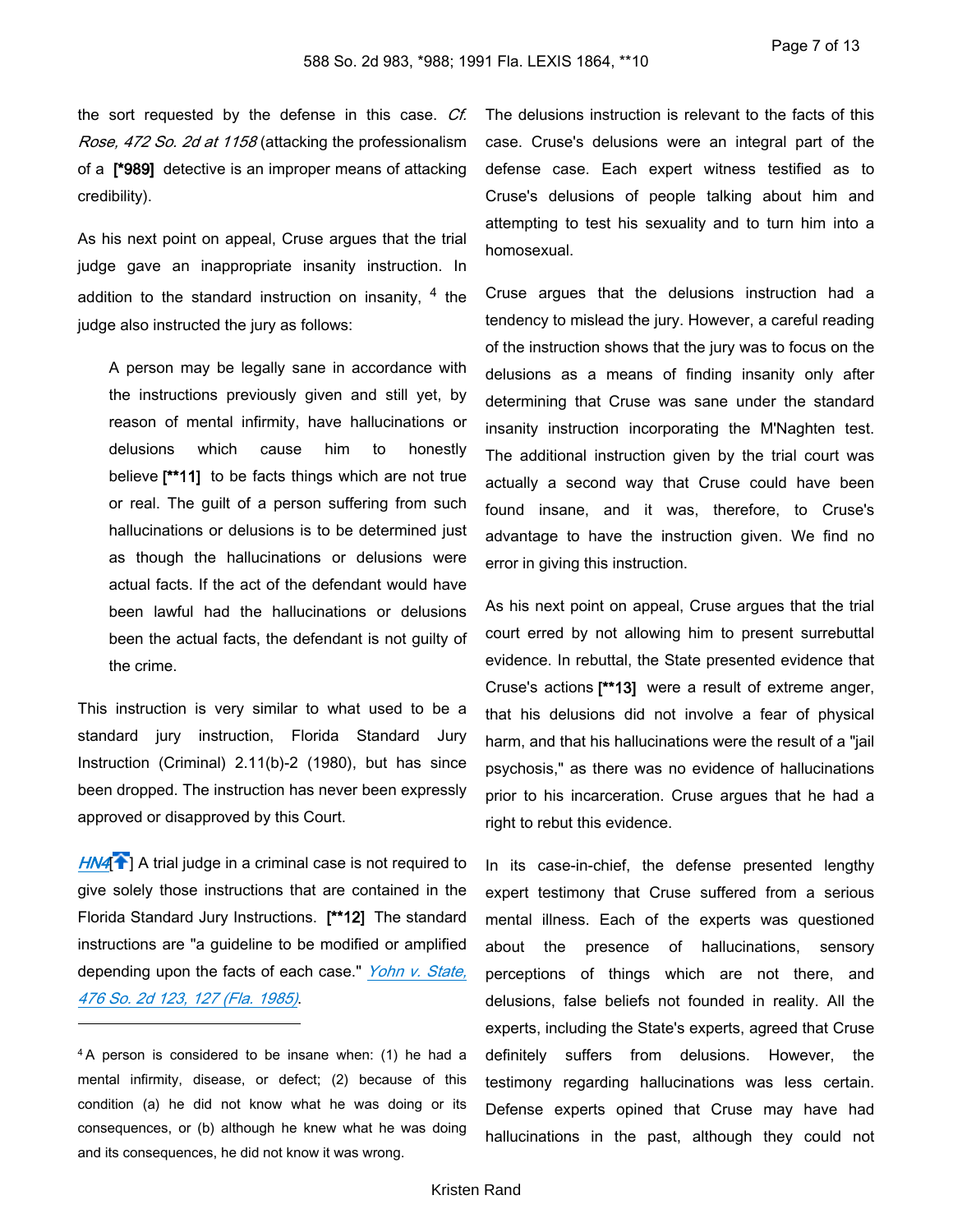conclusively say that he had. Evidence of recent instances of hallucinations, while Cruse was incarcerated, was also presented through expert testimony.

Dr. Berland, the expert who was offered by the defense in surrebuttal, would have testified about specific instances of definite hallucinations in Cruse's past. While this may have proved helpful **[\*\*14]** to the defense, there is no reason that this testimony was not offered in its case-in-chief. Direct examination of other defense experts indicated that this was an important issue from the defense's perspective and was not  **[\*990]** brought into the case for the first time in the State's rebuttal.

Furthermore, the defense had deposed both State experts before trial, and their testimony did not stray from the opinions given in their depositions. Both experts specifically discussed hallucinations in their depositions. Even Dr. Cavanaugh's conclusion that Cruse's current hallucinations were merely the result of a "jail psychosis" was expressly presented in his deposition. Therefore, there is no danger that the defense was caught by surprise by the testimony of the State's experts.

Dr. Berland also would have testified that any anger felt by Cruse would not have been of the same type as that felt by nonpsychotic people. While this testimony would have been relevant, again there is no reason that the defense did not present it in its case-in-chief. From the time of the State's opening argument to the crossexamination of defense experts, it was apparent that the State was relying on anger as the **[\*\*15]** defendant's motivation for his conduct that day. In addition, both experts specifically discussed anger in their pretrial depositions taken by the defense.

The same is also true of Dr. Berland's proffered

testimony that Cruse's delusions related to a fear of physical attack. Again, this testimony should have been presented as a part of the defense's case-in-chief. The State experts said nothing new about the scope of Cruse's delusions, but merely took the extra step of noting that they had nothing to do with a fear of attack. In addition, in Dr. Kirkland's deposition he specifically stated that Cruse did not believe himself to be in a lifethreatening situation.

The defense was aware that Dr. Kirkland and Dr. Cavanaugh would be testifying on behalf of the State at trial, and both doctors were deposed by the defense before trial. As the trial court ruled, the proposed testimony was not true surrebuttal. All issues raised by the State in rebuttal had been testified to in great detail by the defense experts, as well as by the State's experts at their previous depositions.

[HN5](https://advance.lexis.com/api/document?collection=cases&id=urn:contentItem:3RX4-21M0-003F-34P8-00000-00&context=1000516&link=clscc5)<sup><sup>1</sup></sup> The decision to allow or disallow surrebuttal evidence rests within the sound discretion of the trial judge. *See* **[\*\*16]** *Williams v. State, 487 So. 2d 94 (Fla. 3d DCA 1986)*; *Gandy v. State, 440 So. 2d 432, 433 (Fla. 1st DCA 1983)*. We find no abuse of discretion in this case.

As his fifth point on appeal, Cruse argues that the trial court erred by refusing to allow lay opinion testimony about Cruse's sanity. This argument involves the testimony of two witnesses, Gregory Bowden, a police officer, and Ellen Rich, a neighbor.

The defense sought to elicit testimony from Officer Bowden concerning Cruse's apparent sanity on April 18, 1987, five days before the shootings at the shopping centers. Officer Bowden was investigating an incident in which Cruse yelled obscene words and made obscene gestures in front of some neighborhood children. The court allowed the officer to describe his observations with regard to Cruse's demeanor and actions but did not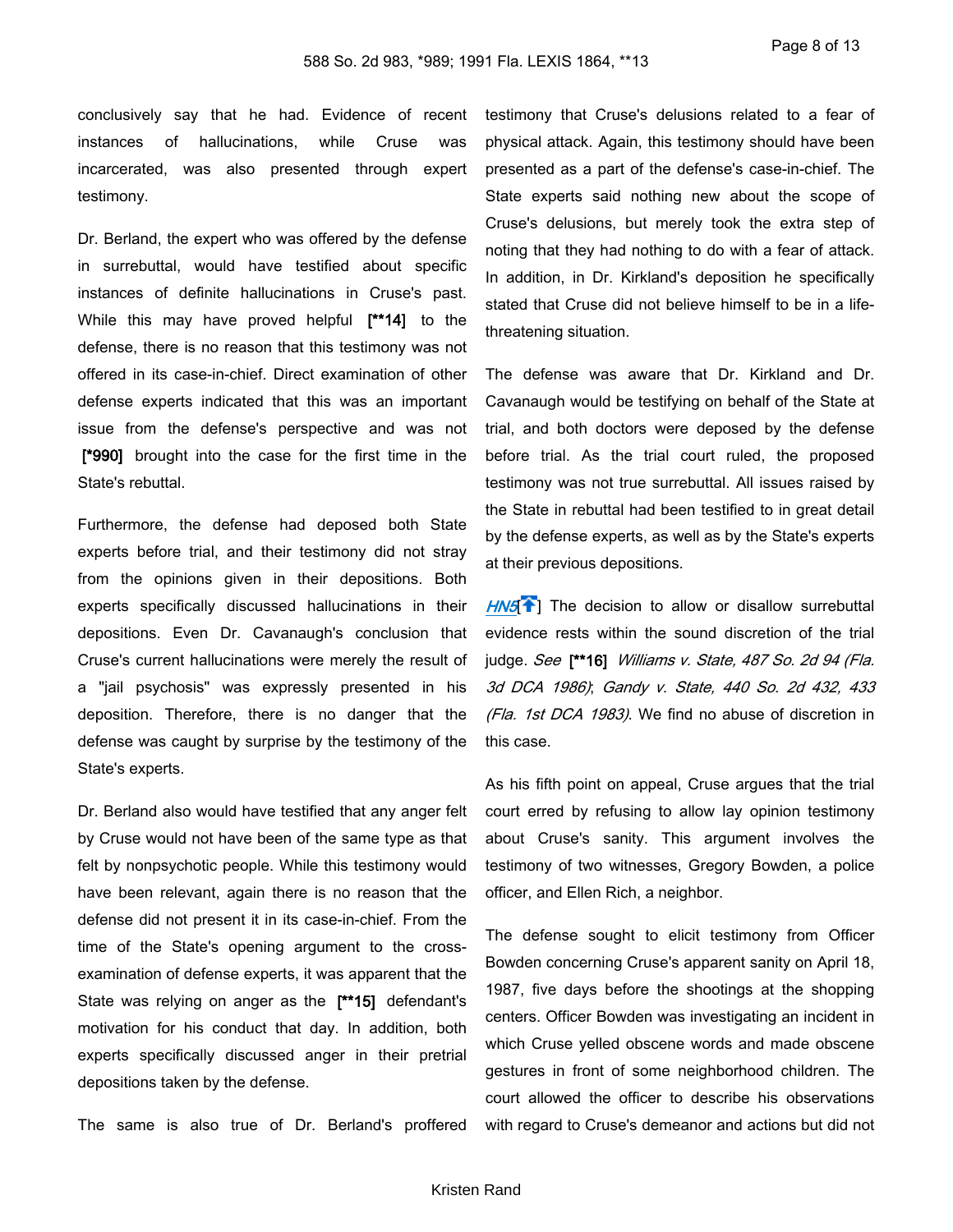allow him to express an opinion about Cruse's mental condition or dangerousness.

*[HN6](https://advance.lexis.com/api/document?collection=cases&id=urn:contentItem:3RX4-21M0-003F-34P8-00000-00&context=1000516&link=clscc6)*<sup> $\uparrow$ </sup>] Lay opinion testimony as to a person's sanity is permissible, as long as the witness is testifying on the basis of personal knowledge or observations. However, the testimony must be based on observation and knowledge gained "in a time period **[\*\*17]** reasonably proximate to the events giving rise to the prosecution." *[Garron v. State, 528 So. 2d 353, 357 \(Fla. 1988\)](https://advance.lexis.com/api/document?collection=cases&id=urn:contentItem:3RX4-2MV0-003F-313H-00000-00&context=1000516)*. Officer Bowden's contact with Cruse took place almost a week before the shootings. "A nonexpert is not competent to give lay opinion testimony based on his personal observation that took place a day removed from the events giving rise to the prosecution." *Id.* The exclusion of this testimony was proper.

The defense also sought to elicit testimony from Cruse's neighbor, Ellen Rich, as to her opinion of Cruse's mental condition. This opinion testimony should have been permitted. Mrs. Rich had lived across the street from Cruse for nine months and testified to several encounters with him. Witnesses who "have known  **[\*991]** and observed a defendant over an extended period of time may . . . testify as to their nonexpert opinion on the defendant's sanity." *[Id. at 357 n.3](https://advance.lexis.com/api/document?collection=cases&id=urn:contentItem:3RX4-2MV0-003F-313H-00000-00&context=1000516)*.

Mrs. Rich was allowed to testify about numerous instances of strange behavior by Cruse and was allowed to testify that she told Cruse that he belonged "in a rubber room." The only thing she was not permitted to say was that she thought Cruse was "acting crazy." We find that **[\*\*18]** the exclusion of this testimony was harmless error.

As his sixth point on appeal, Cruse argues that the trial court erred by allowing testimony concerning Cruse's lack of remorse over his male victims. *[HN7](https://advance.lexis.com/api/document?collection=cases&id=urn:contentItem:3RX4-21M0-003F-34P8-00000-00&context=1000516&link=clscc7)*<sup>1</sup> Evidence of lack of remorse is generally irrelevant and, therefore, inadmissible. However, we find no error in the

admission of the testimony in this case because it was relevant to rebut testimony elicited by the defense in its examination of the same witness.

On redirect examination of Dr. Rappeport, a defense expert witness, the defense elicited testimony as to Cruse's reverent attitude toward women. According to the defense, this attitude was inconsistent with the fact that women were injured in the shootings, demonstrating that Cruse was unaware of the consequences of his actions. On recross, the State expanded on this testimony by asking about Cruse's remorse about the fact that he had shot women. The State then elicited testimony that Cruse had not shown remorse about the men that he shot, indicating, under the State's theory, that the shooting was a conscious result of Cruse's overall anger toward men. Having raised the issue itself on redirect, the defense cannot now complain **[\*\*19]** that the State expounded on Cruse's attitude toward his victims.

In points seven and eight, Cruse argues that inappropriate comments by the prosecutor at the guilt and penalty phases of the trial resulted in sufficient cumulative error to mandate a new trial and/or sentencing proceeding. We summarily reject these claims.

Cruse's final arguments relate to the trial judge's findings at the sentencing phase of trial. In its advisory verdict, the jury recommended that Cruse be sentenced to death on all six counts of first-degree murder. <sup>5</sup>  **[\*\*20]**  The court imposed the death penalty only for the murders of Officers Grogan and Johnson. The court

<sup>5</sup>Count 1 (Nabil Al-Hameli) by a vote of 11-1; Count 2 (Emad Al-Tawakuly) by a vote of 11-1; Count 3 (Ruth Green) by a vote of 10-2; Count 4 (Ronald Grogan) by a vote of 11-1; Count 5 (Gerald Johnson) by a vote of 12-0; and Count 6 (Lester Watson) by a vote of 11-1.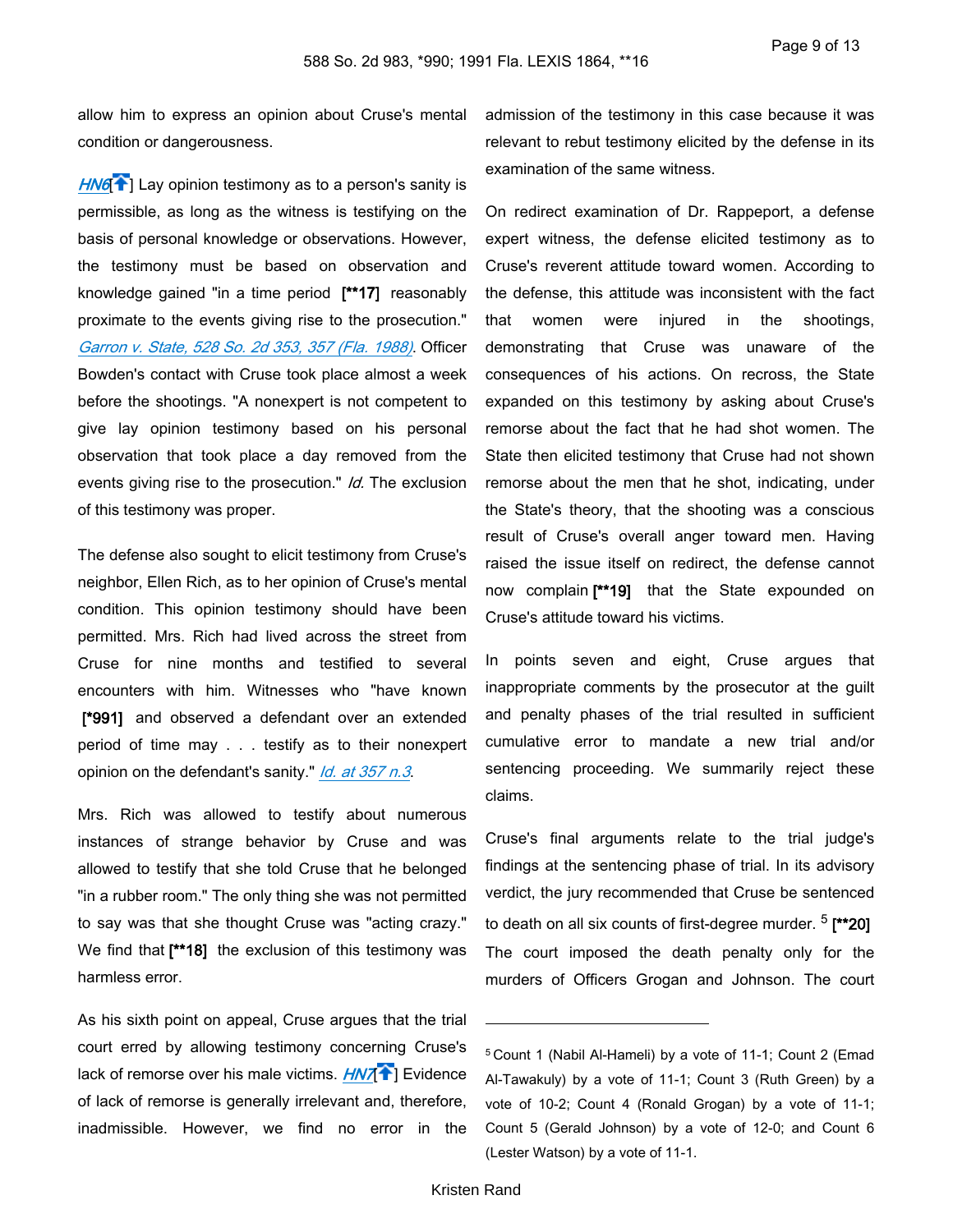found the following as aggravating circumstances: (1) Cruse had previously been convicted of violent felonies (the contemporaneous convictions); (2) Cruse's actions presented a great risk of death to many persons; (3) the murders were cold, calculated, and premeditated; and (4) the murders were committed to prevent lawful arrest. <sup>6</sup> In mitigation the judge found extreme mental or emotional disturbance, to which he gave great weight.

Cruse claims that the trial court erred in finding the murders to have been committed in a cold, calculated, and premeditated manner without any pretense of moral or legal justification. *[§ 921.141\(5\)\(i\), Fla. Stat.](https://advance.lexis.com/api/document?collection=statutes-legislation&id=urn:contentItem:8VW8-RW72-8T6X-72HS-00000-00&context=1000516)* (1987). We find that the trial court was correct in finding this aggravating circumstance to have been established beyond a reasonable doubt as to both murders.

This Court has defined *[HN8](https://advance.lexis.com/api/document?collection=cases&id=urn:contentItem:3RX4-21M0-003F-34P8-00000-00&context=1000516&link=clscc8)*<sup>[4]</sup>] cold, calculated, and premeditated as "a careful plan or prearranged design to kill." *[Rogers v. State, 511 So. 2d 526, 533 \(Fla.](https://advance.lexis.com/api/document?collection=cases&id=urn:contentItem:3RRM-XHW0-003D-X0T2-00000-00&context=1000516)  [1987\)](https://advance.lexis.com/api/document?collection=cases&id=urn:contentItem:3RRM-XHW0-003D-X0T2-00000-00&context=1000516)*, *cert. denied, 484 U.S. 1020, 98 L. Ed. 2d 681, 108 S. Ct. 733 (1988)*. Ample evidence in the record supports a finding that these murders were committed with the heightened premeditation necessary to support a finding of this aggravating factor.

On March 21, 1987, Cruse specially ordered a highvelocity semiautomatic assault rifle, with the capability of firing shots as fast as the trigger can be pulled. On April 17, 1987, after a run-in with neighborhood children, he purchased an additional one hundred rounds of **[\*\*21]**  ammunition for the rifle.

 **[\*992]** He also purchased six thirty-round clips, after being told that forty-round clips would be likely to cause the rifle to malfunction. Six days later, on April 23, Cruse loaded his car with a shotgun, a pistol, the assault rifle, and one hundred and eighty rounds of ammunition and

proceeded to the Palm Bay Center.

In addition to the advance procurement of the rifle and large quantities of ammunition and clips, further evidence of heightened premeditation is found in the circumstances of each murder. Officer Grogan was killed as he approached the Winn Dixie store. Cruse turned his attention away from the interior of the store, inserted a fresh thirty-round clip into the assault rifle, raised the rifle, aimed at Grogan's car, and shot eight rounds into the windshield. In addition, as rescue attempts were underway, Cruse expressed his intent by stating, "Where is the cop. Get away from the cop. I want the cop to die." Officer Johnson arrived at the store shortly after Officer Grogan. After being shot in the leg, Johnson attempted to find cover by going behind a car. Cruse pursued him into the parking lot and fired three more shots into his body.

Finally, it is **[\*\*22]** noteworthy that both of the murders for which Cruse was sentenced to die took place at the second site of shootings. By this time, Cruse had heard sirens approaching, reentered his car, and driven to another shopping center. This provided ample time for reflection. As the trial judge noted, by the time Cruse arrived at the Winn Dixie center "his premeditation was heightened to the extreme."

Cruse contends that he committed these acts in a deranged fit of rage. This type of mind-set is inconsistent with premeditated intent, unless there is other evidence to prove heightened premeditation beyond a reasonable doubt. *[Thompson v. State, 565](https://advance.lexis.com/api/document?collection=cases&id=urn:contentItem:3RX4-2860-003F-32NC-00000-00&context=1000516)  [So. 2d 1311, 1318 \(Fla. 1990\)](https://advance.lexis.com/api/document?collection=cases&id=urn:contentItem:3RX4-2860-003F-32NC-00000-00&context=1000516)*. The substantial additional evidence of heightened premeditation, discussed above, shows that this aggravating factor is present. In addition, Cruse's contention is controverted by the testimony of various witnesses. Throughout the shooting episodes, witnesses described Cruse's manner as being very calm and controlled, as if he were merely

<sup>6</sup>*[§ 921.141\(5\)\(b\)](https://advance.lexis.com/api/document?collection=statutes-legislation&id=urn:contentItem:8VW8-RW72-8T6X-72HS-00000-00&context=1000516)*, *[\(c\)](https://advance.lexis.com/api/document?collection=statutes-legislation&id=urn:contentItem:8VW8-RW72-8T6X-72HS-00000-00&context=1000516)*, *[\(i\)](https://advance.lexis.com/api/document?collection=statutes-legislation&id=urn:contentItem:8VW8-RW72-8T6X-72HS-00000-00&context=1000516)*, *[\(e\)](https://advance.lexis.com/api/document?collection=statutes-legislation&id=urn:contentItem:8VW8-RW72-8T6X-72HS-00000-00&context=1000516)*, Fla. Stat. (1987).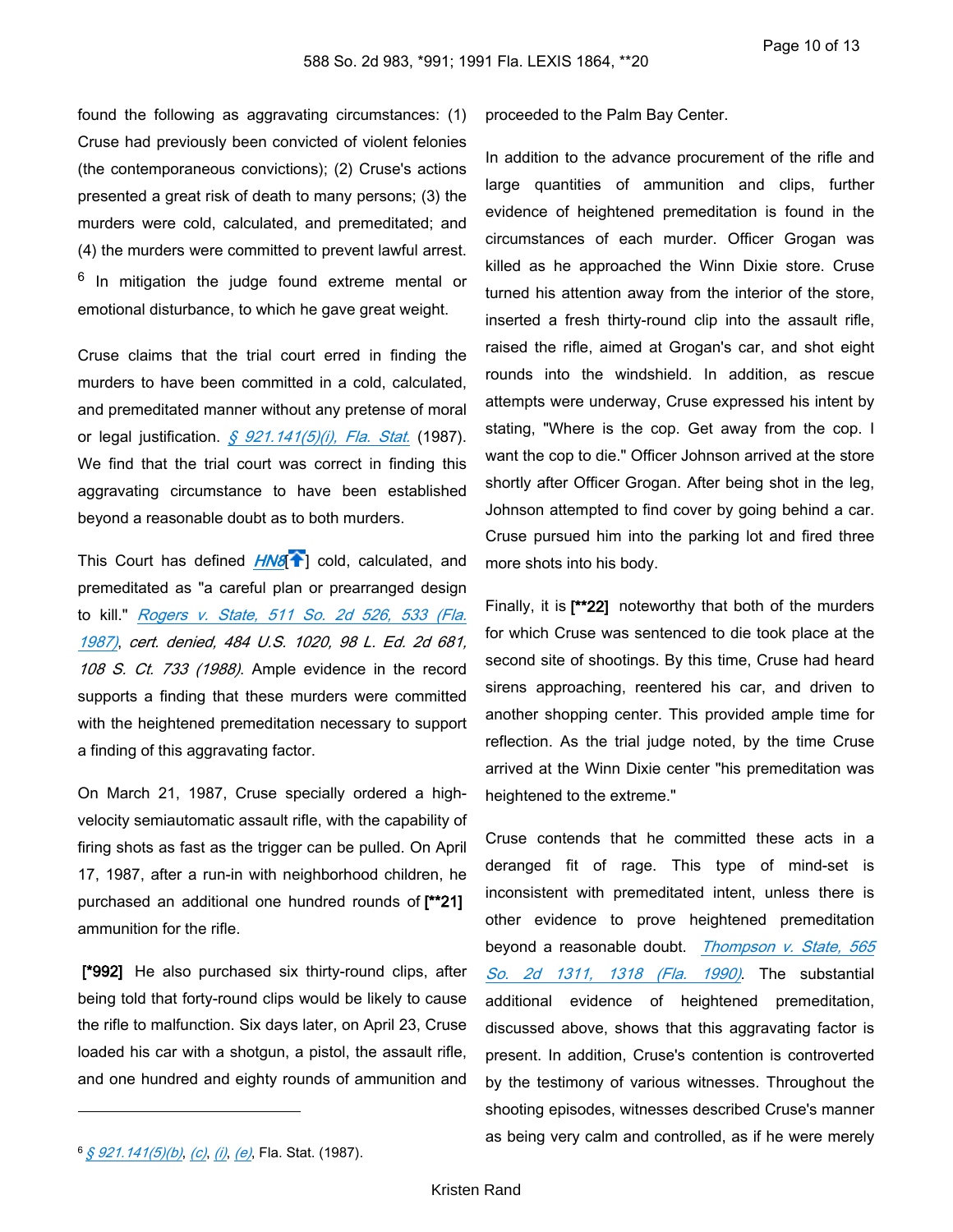accomplishing a task. This evidence is inconsistent with the type of sudden rage discussed in other cases as negating the element of heightened premeditation. *See,*

 **[\*\*23]** *e.g., [Thompson, 565 So. 2d at 1318](https://advance.lexis.com/api/document?collection=cases&id=urn:contentItem:3RX4-2860-003F-32NC-00000-00&context=1000516)*; *[Garron v.](https://advance.lexis.com/api/document?collection=cases&id=urn:contentItem:3RX4-2MV0-003F-313H-00000-00&context=1000516)  [State, 528 So. 2d 353 \(Fla. 1988\)](https://advance.lexis.com/api/document?collection=cases&id=urn:contentItem:3RX4-2MV0-003F-313H-00000-00&context=1000516)*; *[Mitchell v. State, 527](https://advance.lexis.com/api/document?collection=cases&id=urn:contentItem:3RX4-2MV0-003F-313R-00000-00&context=1000516)  [So. 2d 179](https://advance.lexis.com/api/document?collection=cases&id=urn:contentItem:3RX4-2MV0-003F-313R-00000-00&context=1000516)* (Fla.), *cert. denied, 488 U.S. 960, 102 L. Ed. 2d 392, 109 S. Ct. 404 (1988)*.

[HN9](https://advance.lexis.com/api/document?collection=cases&id=urn:contentItem:3RX4-21M0-003F-34P8-00000-00&context=1000516&link=clscc9)<sup><sup>2</sup></sub>] The advance procurement of a weapon and</sup> vast amounts of ammunition, the reloading, the lack of resistance or provocation, and the appearance of a killing carried out as a matter of course are all indications of the existence of this aggravating factor. *[Swafford v. State, 533 So. 2d 270, 277 \(Fla. 1988\)](https://advance.lexis.com/api/document?collection=cases&id=urn:contentItem:3RX4-2J40-003F-30FF-00000-00&context=1000516)*, *cert. denied, 489 U.S. 1100, 103 L. Ed. 2d 944, 109 S. Ct. 1578 (1989)*.

<span id="page-10-0"></span>The trial court was also correct in finding a lack of any pretense of moral or legal justification. This Court has defined *[HN10](https://advance.lexis.com/api/document?collection=cases&id=urn:contentItem:3RX4-21M0-003F-34P8-00000-00&context=1000516&link=clscc10)*<sup>1</sup> a pretense of justification as "any claim of justification or excuse that, though insufficient to reduce the degree of homicide, nevertheless rebuts the otherwise cold and calculating nature of the homicide." *[Banda v. State, 536 So. 2d 221, 225 \(Fla. 1988\)](https://advance.lexis.com/api/document?collection=cases&id=urn:contentItem:3RX4-2M00-003F-30T6-00000-00&context=1000516)*, *cert. denied, 489 U.S. 1087, 103 L. Ed. 2d 852, 109 S. Ct. 1548 (1989)*. Cruse's delusions that people were talking about him or attempting to turn him into a homosexual do not provide a colorable claim **[\*\*24]** of any kind of moral or legal justification for his lashing out against the community.

Cruse argues that he felt compelled to protect "himself from the threat of bodily harm by the community to himself and his wife. However, five out of the six experts who testified indicated that Cruse's paranoid delusions related to a fear for his sexuality, not a fear of any physical harm. The one expert who did testify to this type of fear indicated that he only learned of this delusion upon examining Cruse in March of 1989, during the course of the trial. The overwhelming weight of the evidence supports the trial court's finding.

 **[\*993]** Cruse also argues that the trial court erred in finding the murders were committed for the purpose of avoiding or preventing a lawful arrest. *[§ 921.141\(5\)\(e\),](https://advance.lexis.com/api/document?collection=statutes-legislation&id=urn:contentItem:8VW8-RW72-8T6X-72HS-00000-00&context=1000516)  [Fla. Stat.](https://advance.lexis.com/api/document?collection=statutes-legislation&id=urn:contentItem:8VW8-RW72-8T6X-72HS-00000-00&context=1000516)* (1987). We find that the trial court properly found sufficient evidence to establish the existence of this aggravating circumstance beyond a reasonable doubt.

Cruse specifically turned away from the Winn Dixie store when Officer Grogan approached. He reloaded his weapon and fired eight shots into the marked patrol car. He also fired shots at rescuers attempting to remove Officer Grogan from his line **[\*\*25]** of fire. Cruse's intent is further evidenced by his statements to rescuers to "get away from the cop. I want the cop to die."

Cruse also paid particular care to ensure the death of Officer Johnson, walking out into the parking lot to find the officer and shoot him after wounding him in the leg. Johnson had also approached in a marked police car and was wearing a police officer's uniform. These killings do not appear to be merely more random shootings, as Cruse argues. Cruse focused specific attention and care in assuring that these officers did not survive.

These actions took place after Cruse had left the Publix shopping center when sirens were heard approaching. There is little doubt that the police officers approached the Winn Dixie with the intent to arrest Cruse and prevent him from shooting any people at this center. Cruse would have us place great weight on the fact that he did not leave the scene after killing the police officers, thereby effectuating an escape. However, this fact is not dispositive, especially in light of the subsequent events in which Cruse proceeded into the Winn Dixie store and shot more people. The fact that Cruse did not use this opportunity to flee the **[\*\*26]**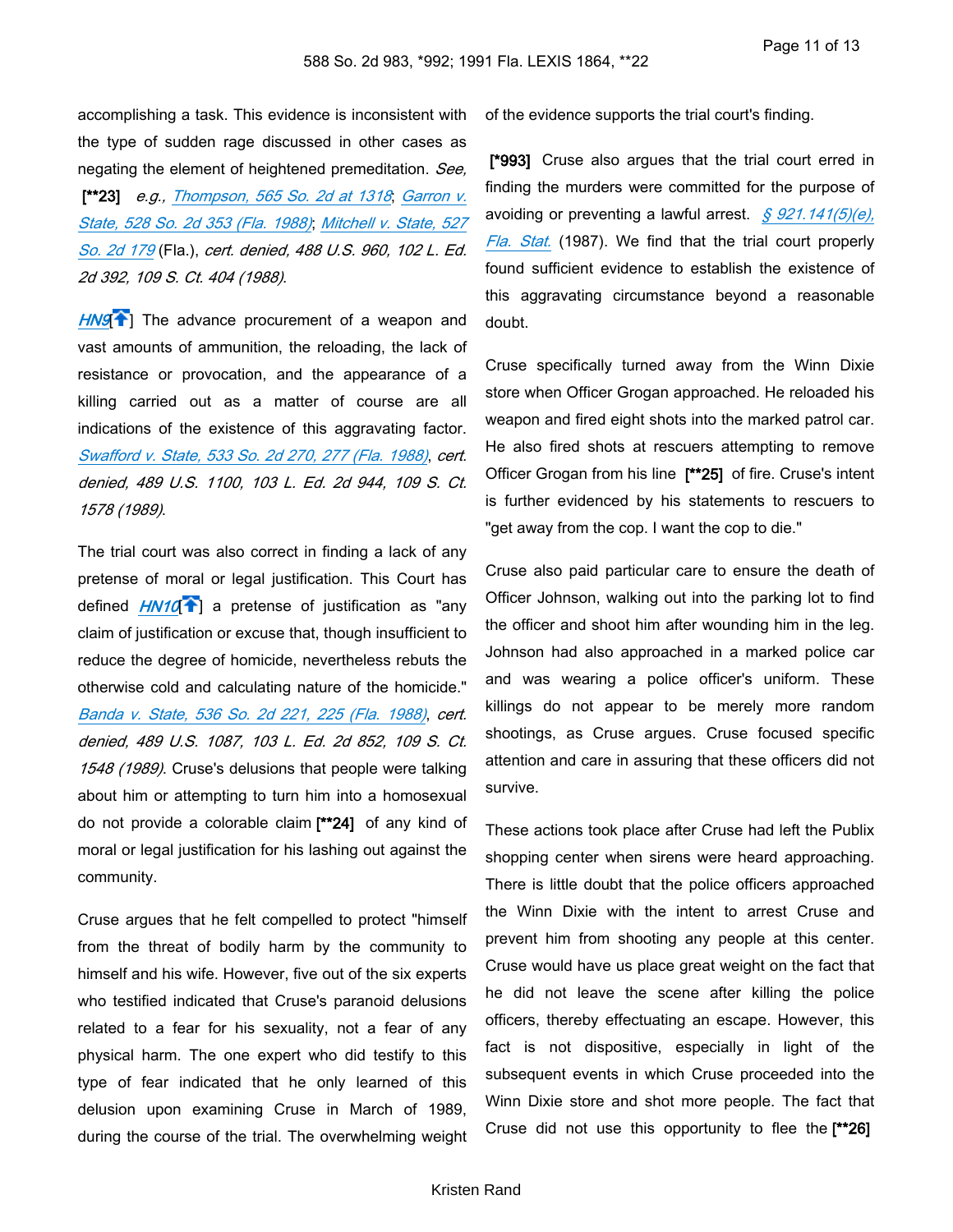scene does not mean that his motivation was not to avoid arrest. He was successful in avoiding arrest and carrying on with what he evidently intended to do at the Winn Dixie store--kill more people.

We find the remainder of Cruse's claims relating to the imposition of the death sentences to be without merit.  $^7$ 

For the reasons expressed, we affirm Cruse's convictions and sentences of death.

It is so ordered.

**Dissent by:** BARKETT

## **Dissent**

#### BARKETT, J., dissenting.

The Supreme Court in *[Brady v. Maryland, 373 U.S. 83,](https://advance.lexis.com/api/document?collection=cases&id=urn:contentItem:3S4X-H400-003B-S2NM-00000-00&context=1000516)  [87, 10 L. Ed. 2d 215 , 83 S. Ct. 1194 \(1963\)](https://advance.lexis.com/api/document?collection=cases&id=urn:contentItem:3S4X-H400-003B-S2NM-00000-00&context=1000516)*, held "that the suppression by the prosecution **[\*\*27]** of evidence favorable to an accused upon request violates due process where the evidence is material either to guilt or to punishment." Evidence is material when "there is a reasonable probability that, had the evidence been disclosed to the defense, the result of the proceeding would have been different. A 'reasonable probability' is a probability sufficient to undermine confidence in the outcome." *[United States v. Bagley, 473 U.S. 667, 682,](https://advance.lexis.com/api/document?collection=cases&id=urn:contentItem:3S4X-9WR0-0039-N477-00000-00&context=1000516)  [87 L. Ed. 2d 481, 105 S. Ct. 3375 \(1985\)](https://advance.lexis.com/api/document?collection=cases&id=urn:contentItem:3S4X-9WR0-0039-N477-00000-00&context=1000516)*. I believe the

State's refusal to divulge information that it knew would strengthen the defense's case meets these requirements.

In this case, the State refused to supply the defense the names of two mental health experts to whom it had furnished information and evidence of the case, including the defendant's videotaped statement to the police, witness reports, and reports of other psychiatrists, because "there might possibly be something that they could learn." The majority contends that "there is no indication in the record that these experts expressed any opinions or possessed any data which could have been favorable to the defense." Majority **[\*994]** op. at 5. However, while the prosecutor tried to downplay the importance **[\*\*28]** of these experts at the in camera hearing, a fair reading of the transcript reveals that both experts had expressed to the State a belief that Cruse was mentally impaired. In fact, the prosecution had originally contacted Dr. Miller to be a witness to rebut the defense of insanity, but dismissed him because he "did not want to provide more fuel to the Defense." As to Dr. Wilder, the prosecutor admitted that "Dr. Wilder has opined, to give you a synopsis, that [Cruse] has a mental illness which is difficult to categorize, some different divisions and perhaps schizophrenia."

The majority finds no error here, contending that those opinions would have been "merely cumulative in light of the tremendous amount of expert testimony at trial." Majority op. at 6. I believe the majority underestimates the value to the defense of using the State's own experts to support the defense's position. Moreover, I do not believe that the fact that *other* experts at trial expressed the same opinion is a pertinent part of the inquiry of whether or not a *Brady* violation occurred. Rather, the inquiry should focus on whether the State withheld *any* evidence favorable to the defense. Clearly in this **[\*\*29]** case, the State did. I would reverse the

<sup>&</sup>lt;sup>7</sup> Cruse argues (1) the aggravating circumstance of cold, calculated, and premeditated is unconstitutionally vague and overbroad; (2) the trial court failed to consider and give proper weight to relevant statutory and nonstatutory mitigating factors; (3) the death sentences in this case are disproportionate when compared with other capital sentencing decisions; and (4) the Florida death-sentencing statute is unconstitutional on its face and as applied.